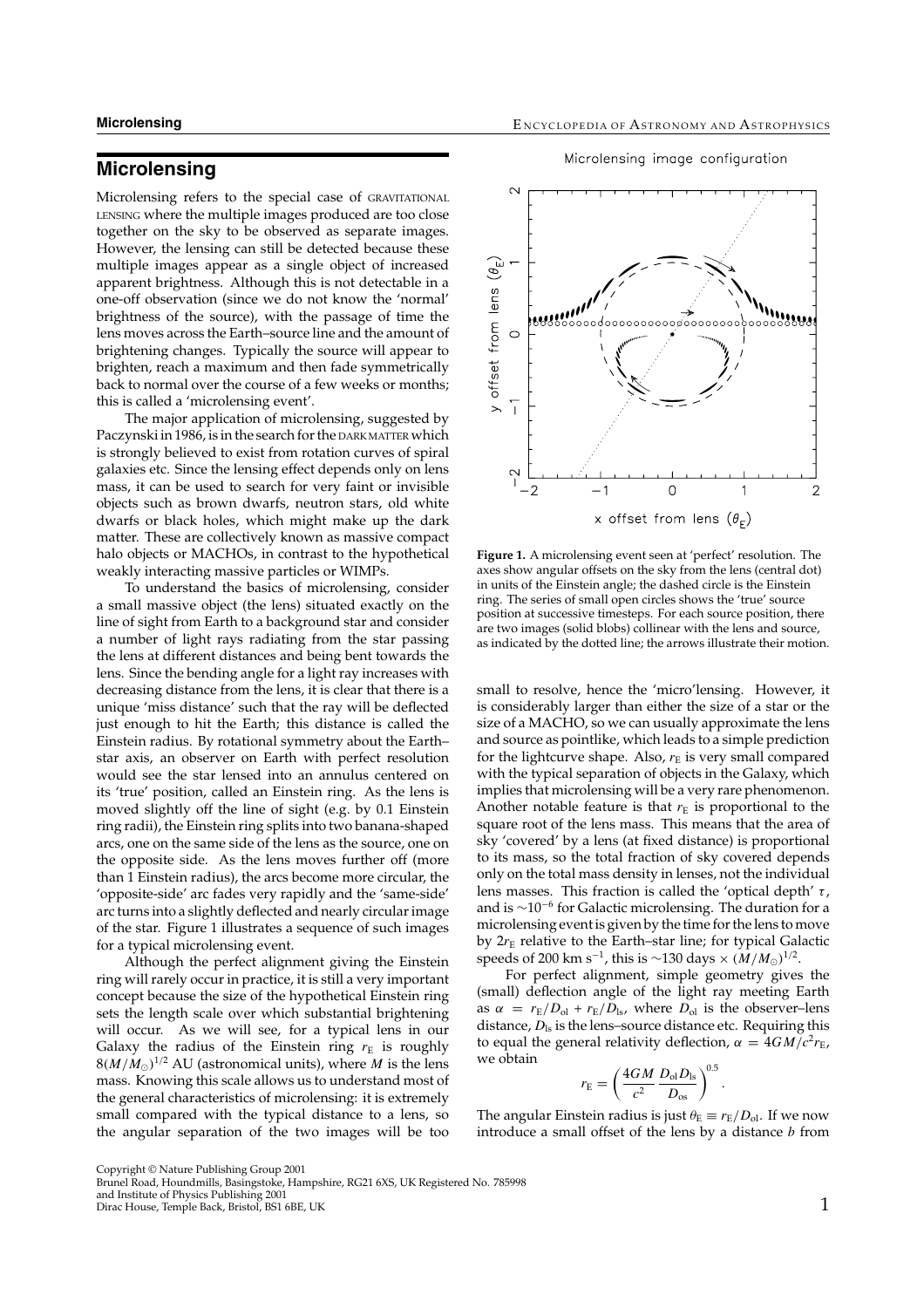

**Figure 2.** Microlensing event lightcurves (magnification versus time) for six values of the impact parameter  $u_{\text{min}} = 0.0, 0.2, \ldots, 1.0$  as labelled. Time is in units of the Einstein radius crossing time  $r_E/v_\perp$ . The inset illustrates the Einstein ring (dotted circle) and the source paths relative to the lens (dot) for the six curves.

the Earth–source line, i.e. an angle  $\beta = b/D_{\rm ol}$ , a simple generalization gives the two image angular positions (relative to the lens) as

$$
\theta_{\pm} = 0.5[\beta \pm (\beta^2 + 4\theta_{\rm E}^2)^{1/2}].
$$

Since lensing preserves surface brightness, the magnification  $A_i$  of each image is given by the ratio of image to source areas, which for a 'small' source and any axisymmetric lens is just

$$
A_i = \left| \frac{\theta_i}{\beta} \frac{\mathrm{d}\theta_i}{\mathrm{d}\beta} \right|.
$$

For a point lens, this leads to a total observed magnification as the sum of the two image magnifications,

$$
A = A_{+} + A_{-} = \frac{u^{2} + 2}{u(u^{2} + 4)^{1/2}}
$$
 (1)

where  $u \equiv \beta/\theta_{\rm E} = b/r_{\rm E}$  is the misalignment in units of the Einstein radius. This behaves as  $A \approx u^{-1}$  for  $u \leq 0.5$ , so the magnification may be large, but as  $A \approx 1 + 2u^{-4}$  for  $u \, \gtrsim$  2, so the magnification rapidly becomes negligible at large *u*. For uniform motions, we will have  $u(t)$  =  ${u_{\min}^2 + [v_{\perp}(t-t_0)/r_{\rm E}]^2}$ <sup>1/2</sup> where  $v_{\perp}$  is the transverse velocity of the lens relative to the line of sight and  $u_{min}$  is the value of  $u$  at closest approach, which occurs at time  $t_0$ . Substituting this into equation (1) gives the lightcurve  $A(t)$ ; some examples are shown in figure 2.

### **Observations of microlensing**

To search for microlensing by MACHOs, since it is so rare we need millions of source stars and they should be far enough away to give a good path length for lensing, but not so far away that the individual stars are faint. The obvious targets for dark-matter lenses are the LARGE MAGELLANIC CLOUD (LMC) and SMALL MAGELLANIC CLOUD (SMC), the largest of our Milky Way's many satellite galaxies, since the sight line to them passes mainly through the Galactic halo. The Galactic bulge is also an interesting target, although here because of the high stellar density the microlensing should be mainly due to intervening faint stars rather than dark matter. Around 1991, several teams of astronomers called MACHO, EROS and OGLE began large projects using wide-field 1 m class telescopes to search for microlensing events. The novel feature of these experiments is their massive data volume, requiring large amounts of disk and tape storage and special high-speed photometry programs. The expected number of microlensing events is much smaller than the fraction of intrinsic variable stars, but fortunately microlensing has many strong 'signatures' that are distinct from all previously known types of variable star: the most important is the 'uniqueness', i.e. any given star should be microlensed at most once in a human lifetime, while almost all variable stars are periodic or quasi-periodic. Also, most events should have a symmetrical shape as in figure 2, and they should be achromatic (the source's color should not change during the event), since lensing is independent of wavelength.

The MACHO, EROS and OGLE teams announced their first candidate microlensing events near simultaneously in late 1993 (figure 3). Since then, they have accumulated much more extensive datasets, and completed detailed calculations of their microlensing detection efficiency as a function of event duration; thus a number of general results have become clear.

- (i) Hundreds of events have been observed towards the Galactic bulge. They are distributed 'randomly' across the color–magnitude diagram, and their distribution of peak magnifications matches the theoretical prediction, which provides a very convincing check that microlensing works as predicted and that the experiments can detect it. The event rate towards the bulge is greater than initially predicted by Galactic models, favoring a barred structure for the Galaxy. The distribution of timescales is consistent with most of the lenses being low-mass stars as expected and can provide constraints on the stellar mass function at low masses.
- (ii) Towards the Magellanic Clouds, no 'short' events (timescales from a few hours up to 20 days) have been seen by any group. This places strong limits on 'Jupiters' in the dark halo: specifically, compact objects in the mass range  $10^{-6}$ –0.05 solar masses contribute less than 10% of the dark matter around our Galaxy. This is a very important result, as these objects were previously thought to be the most plausible form of baryonic dark matter, and (for masses below 0.01 solar masses) they would have been virtually impossible to detect directly.

Copyright © Nature Publishing Group 2001 Brunel Road, Houndmills, Basingstoke, Hampshire, RG21 6XS, UK Registered No. 785998

and Institute of Physics Publishing 2001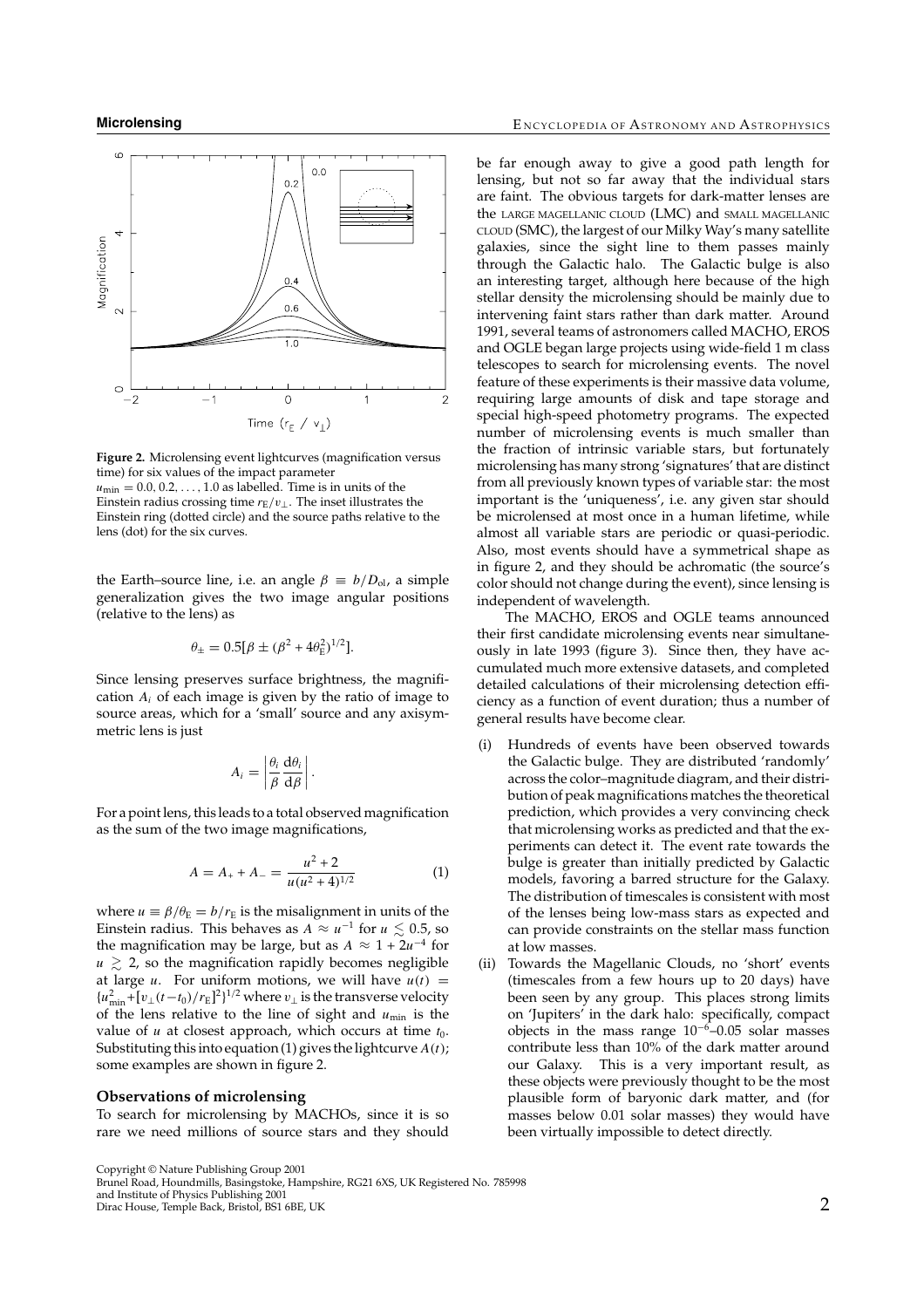

**Figure 3.** The first LMC microlensing candidate from the MACHO project. (Expanded view: 6 yr of constant data are outside the plot). Upper and middle panels show brightness versus time in blue and red passbands respectively, in units of the baseline value. Points with error bars are observations, the curve is the best microlensing fit. The lower panel shows the ratio of red/blue flux, illustrating the lack of color change.

- (iii) Approximately 18 events with durations 30–200 days have been observed towards the Magellanic Clouds. The implied optical depth is well above expectation from 'known' stars, and is roughly 1/3 of the value expected ( $\tau \approx 5 \times 10^{-7}$ ) for an all-MACHO dark halo. The relatively long durations imply lens masses of roughly 0.3–0.7 solar mass, which is a puzzle as discussed below.
- (iv) Many events are now detected in real time and announced on the world-wide web. This enables more frequent monitoring of ongoing events, giving more precise tests of the shape. This has attracted considerable interest since, where the lens is a low-mass star (probably the case for most of the events towards the Galactic bulge), a planet around the lens star may give rise to a short-duration 'blip' superimposed on the smooth microlensing lightcurve: this method is potentially sensitive to low-mass planets down to a few Earth masses, below the range accessible to radial-velocity planet searches. Two groups called PLANET and MPS are now searching for this effect.

#### **Current questions in microlensing**

The nature of the objects giving rise to the lensing towards the Magellanic Clouds is a significant puzzle at present; the inferred lens masses are well above  $0.1M_{\odot}$ , which means that they cannot be ordinary hydrogen-burning stars in a spherical halo, as these would be visible in large numbers in deep images, e.g. the Hubble Deep Field. There are two classes of solution: either the lenses are in the halo but are much fainter, e.g. old white dwarfs or possibly primordial black holes, or they are low-mass stars but in a non-halo population, i.e. preferentially concentrated in the foreground of the LMC. The whitedwarf solution has significant problems associated with early metal production but has received some support recently from a possible detection of proper motions of faint objects in the HUBBLE DEEP FIELD. Various classes of nonhalo population have been proposed, e.g. a 'thick' LMC disk, a small dwarf galaxy projected in front of the LMC, a warped Milky Way disk etc, but several searches for such populations have been negative.

There are several ways of testing these possibilities: one is to measure distances to individual lenses. In a 'standard' microlensing event as in figure 2 it is impossible to measure the lens distance since the one physical parameter (event duration) depends on three unknowns, the lens mass, distance and transverse velocity. However, as proposed by Gould and others, a small fraction of observed events should deviate from the standard shape for one of several reasons: the non-uniform motion of the Earth, the finite size of the source, a binary lens etc. In these cases we can obtain an additional observable which constrains the location of the lens. At present there are only one or two such cases for Magellanic Cloud lensing. Future satellite observations may help to measure lens distances, either by measuring the 'parallax' effect or the small centroid shift during the event.

Another active area is the search for microlensing towards the ANDROMEDA GALAXY, M31. This is considerably more challenging since the greater distance means that there are multiple unresolved stars per resolution element, and sophisticated image differencing techniques are necessary. However, it has the advantage that microlensing from M31's own halo will produce substantially more events towards the far side of M31's disk than towards the near side, owing to the nearly edge-on inclination. Two groups called AGAPE and MEGA have done pilot studies and are currently undertaking large-scale searches towards M31.

## **Cosmological microlensing**

Although microlensing within the LOCAL GROUP is the main application at present, microlensing of 'point' sources at cosmological distances (e.g. quasars, supernovae or gamma-ray bursts) may also be observable. In the case of a quasar lensed into multiple images by a foreground galaxy, the individual stars in the galaxy may act as microlenses. Here the microlensing appears as brightness changes unique to one image of the multiplet (after correcting for

and Institute of Physics Publishing 2001 direction of the Secondary Control of the Secondary Secondary Secondary Secondary Secondary Secondary Secondary S<br>3

Copyright © Nature Publishing Group 2001 Brunel Road, Houndmills, Basingstoke, Hampshire, RG21 6XS, UK Registered No. 785998